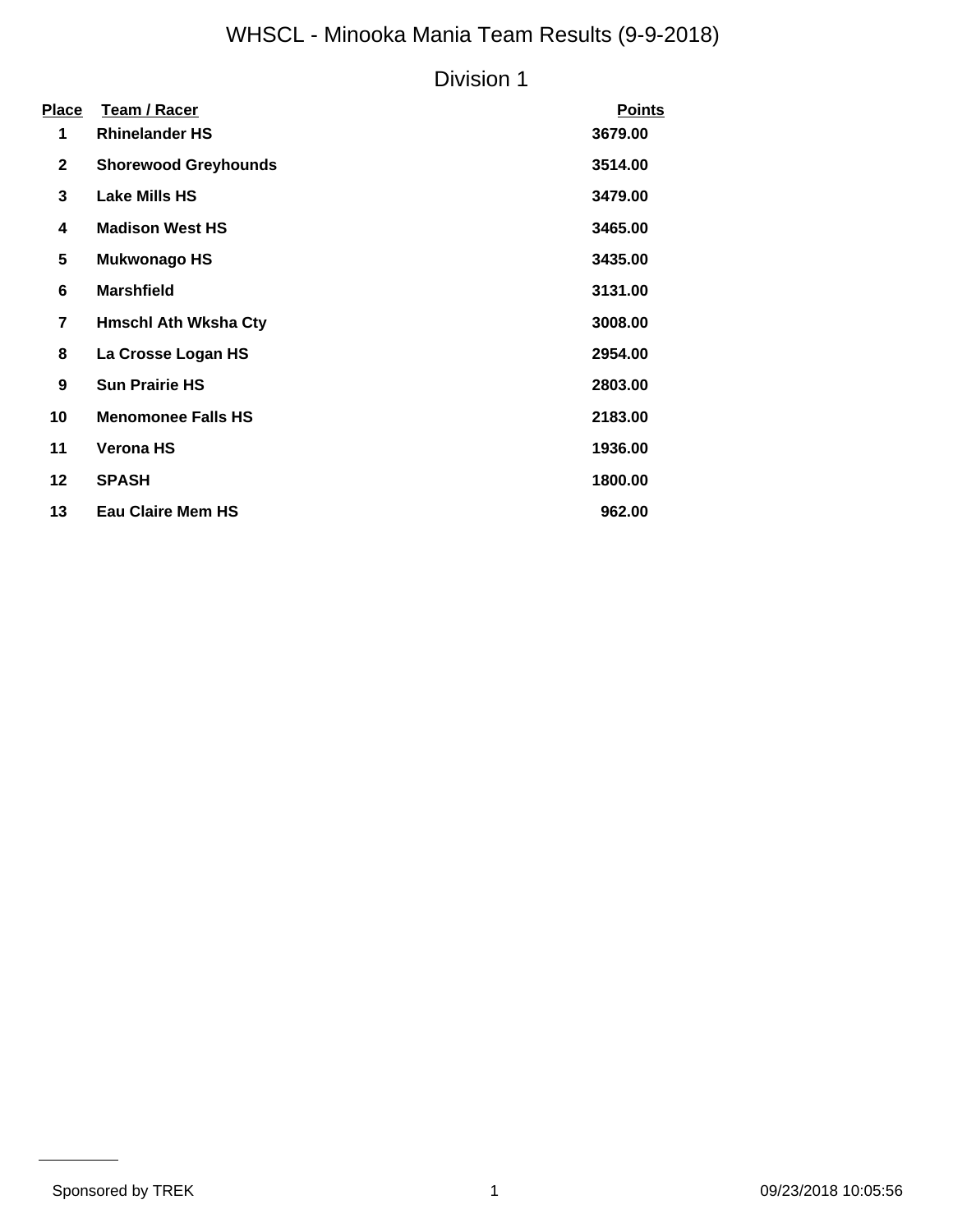# WHSCL - Minooka Mania Team Results (9-9-2018)

### Division 2

| <b>Place</b><br>1 | <b>Team / Racer</b><br><b>Wausau East</b> | <b>Points</b><br>2062.00 |
|-------------------|-------------------------------------------|--------------------------|
| $\mathbf{2}$      | <b>Rhinelander NW Comp</b>                | 2003.00                  |
| 3                 | <b>Marquette Senior HS</b>                | 1959.00                  |
| 4                 | <b>Westosha Comp IL</b>                   | 1915.00                  |
| 5                 | <b>Fall Creek Comp</b>                    | 1909.00                  |
| 6                 | <b>Green Bay Composite</b>                | 1884.00                  |
| $\overline{7}$    | <b>Cambridge HS</b>                       | 1843.00                  |
| 8                 | <b>Washington Cty Comp</b>                | 1821.00                  |
| 9                 | <b>Wausau Composite</b>                   | 1792.00                  |
| 10                | <b>Holmen HS</b>                          | 1770.00                  |
| 11                | <b>Westosha Comp</b>                      | 1765.00                  |
| 12                | <b>MKE/Northshore Comp</b>                | 1756.00                  |
| 13                | <b>Brookfield Composite</b>               | 1705.00                  |
| 14                | <b>Central WI Comp</b>                    | 1697.00                  |
| 15                | <b>LaCrosse Central HS</b>                | 1693.00                  |
| 16                | <b>Sauk Prairie HS</b>                    | 1688.00                  |
| 17                | <b>Lake Ctry Composite</b>                | 1685.00                  |
| 18                | <b>Westosha Comp NPier</b>                | 1684.00                  |
| 19                | <b>Cam-Rock Comp</b>                      | 1621.00                  |
| 20                | <b>Rice Lake Composite</b>                | 1586.00                  |
| 21                | <b>Onalaska HS</b>                        | 1584.00                  |
| 22                | <b>Madison East HS</b>                    | 1573.00                  |
| 23                | <b>MKE MTB Composite</b>                  | 1570.00                  |
| 24                | <b>Janesville</b>                         | 1434.00                  |
| 25                | <b>Ozaukee Composite</b>                  | 1389.00                  |
| 26                | <b>Westosha Comp SPort</b>                | 1380.00                  |
| 27                | <b>Pewaukee MTB</b>                       | 1370.00                  |
| 28                | <b>Hayward HS</b>                         | 1350.00                  |
| 29                | <b>Sauk Prairie Comp</b>                  | 1324.00                  |
| 30                | <b>Blackhawk Composite</b>                | 1287.00                  |
| 31                | La Crosse Composite                       | 1286.00                  |